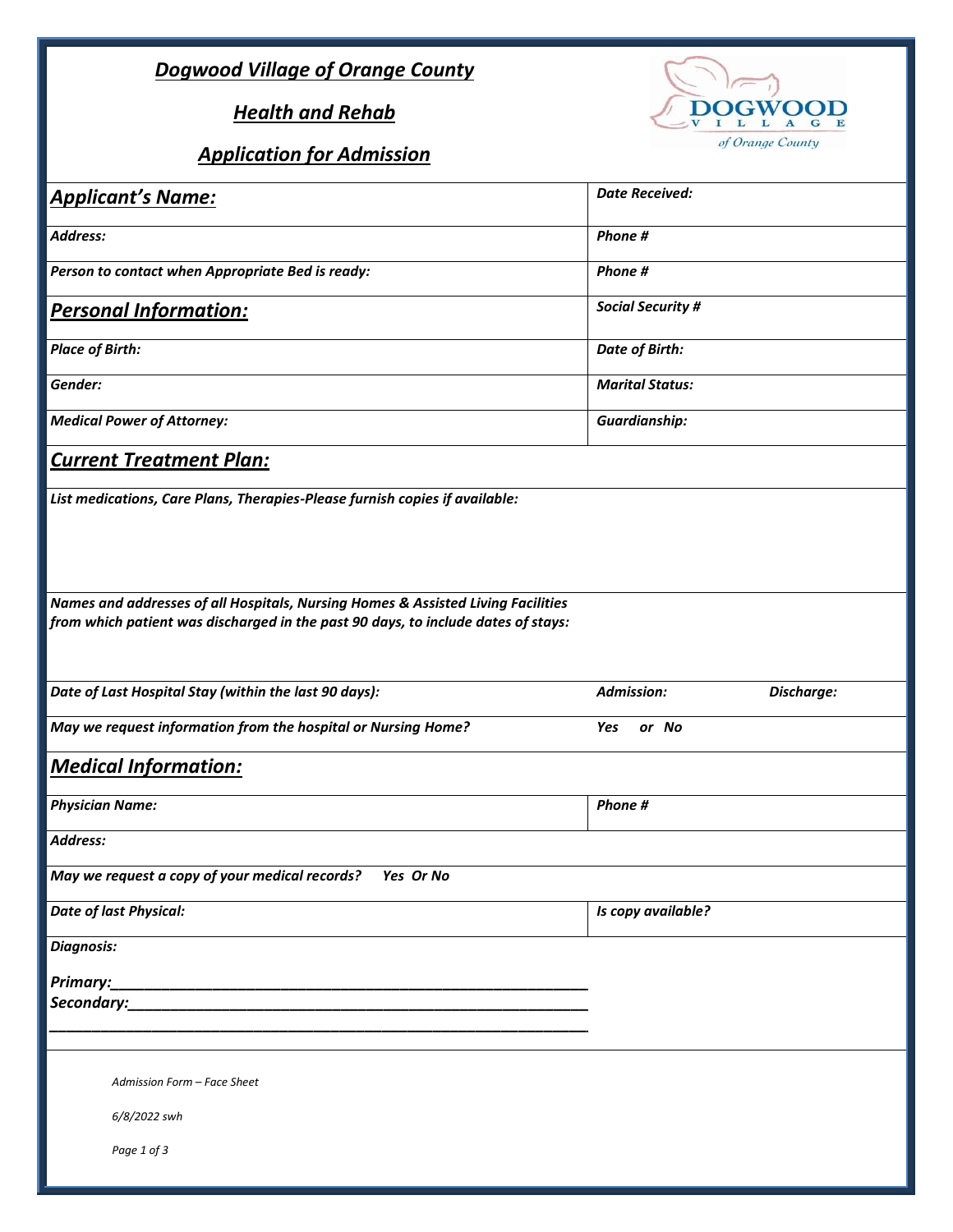| If Dementia is listed, is wandering a problem or risk? YES Or NO                |                                       |  |  |
|---------------------------------------------------------------------------------|---------------------------------------|--|--|
| Are there behavior problems we need to be aware of? YES Or No                   |                                       |  |  |
| Please describe:                                                                |                                       |  |  |
|                                                                                 |                                       |  |  |
| <b>Dental Information:</b>                                                      |                                       |  |  |
| Name:                                                                           | Phone #                               |  |  |
| Address:                                                                        |                                       |  |  |
| <b>Religious Information:</b>                                                   | <b>Name of Church:</b>                |  |  |
| <b>Clergy Name:</b>                                                             | Phone #                               |  |  |
| Address:                                                                        |                                       |  |  |
| <b>Insurance Information:</b>                                                   |                                       |  |  |
| <b>Medicare #</b>                                                               | <b>Medicare D#</b>                    |  |  |
| Supplemental Insurance, Name, Address & Phone #:                                | <b>Insurance Policy &amp; Group #</b> |  |  |
|                                                                                 |                                       |  |  |
| Hospice (please circle one):<br>If yes, which agency:<br>yes or<br>no           |                                       |  |  |
| Representative Payee (name, address & phone number):                            |                                       |  |  |
|                                                                                 |                                       |  |  |
| Is there Long Term Care Ins.? Yes or No If yes; name, address, phone & policy # |                                       |  |  |
|                                                                                 |                                       |  |  |
| <b>Responsible Party Information:</b>                                           |                                       |  |  |
| Name:                                                                           | E-mail:                               |  |  |
| Address:                                                                        |                                       |  |  |
| Phone #'s<br>Work<br>Home                                                       | Cell                                  |  |  |
| <b>Person(s) to notify in case of Emergency</b>                                 |                                       |  |  |
| 1) Name & Address:                                                              | <b>Home Phone:</b>                    |  |  |
|                                                                                 | <b>Work Phone:</b>                    |  |  |
|                                                                                 | <b>Cell Phone:</b>                    |  |  |
|                                                                                 |                                       |  |  |
| Admission Form - Face Sheet                                                     |                                       |  |  |
| 6/8/2022 swh                                                                    |                                       |  |  |
| Page 2 of 3                                                                     |                                       |  |  |
|                                                                                 |                                       |  |  |